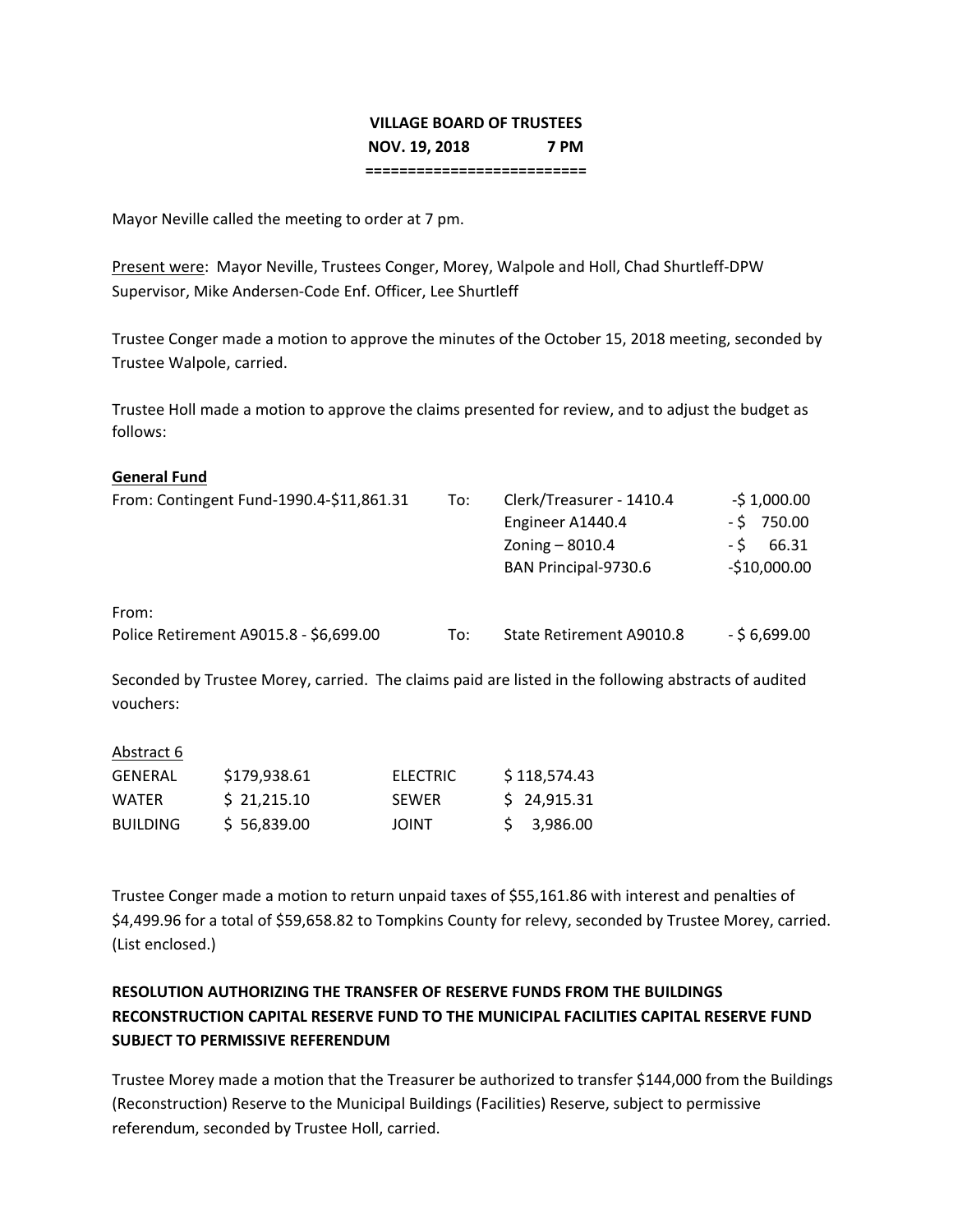Type II action under SEQR.

### **RESOLUTION AUTHORIZING THE WITHDRAWL OF FUNDS FROM THE MUNICIPAL FACILITIES CAPITAL RESERVE FUND, SUBJECT TO PERMISSIVE REFERENDUM**

Trustee Conger offered the following resolution:

RESOLVED, that the Treasurer be authorized to withdraw up to the balance from the Municipal Facilities Capital Reserve Fund to fund the expenses associated with the construction of the new Municipal Building, and

BE IT FURTHER RESOLVED, THAT such withdrawal is subject to permissive referendum.

Seconded by Trustee Walpole, carried.

Type II Action under SEQR.

Trustee Walpole made a motion for the General Fund to make an interfund loan to the Municipal Facilities Capital Fund in the amount of \$60,000 to cover the costs of architecture and site work until the reserve funds can be released, seconded by Trustee Conger, carried.

 A Short Form EAF for the construction of a new building at 308 Main Street was reviewed and answers provided for Part II. Upon conclusion, Trustee Conger made a motion that a) the Village Board of Trustees is lead agency, b) that there will be uncoordinated review, and c) that the project will have no significant environmental impact and that the Mayor is authorized to sign a negative declaration,

Seconded by Trustee Morey, and upon roll call:

Trustee Conger voted "aye".

Trustee Morey voted "aye".

Trustee Holl voted "aye".

Trustee Walpole voted "aye".

Mayor Neville voted "aye".

Carried.

Trustee Walpole offered the following resolution:

BOND RESOLUTION DATED NOVEMBER 19, 2018.

A RESOLUTION AUTHORIZING, SUBJECT TO PERMISSIVE REFERENDUM, THE CONSTRUCTION OF A NEW VILLAGE MUNICIPAL BUILDING ON A VILLAGE OWNED PARCEL OF LAND LOCATED AT 308 MAIN STREET, IN AND FOR THE VILLAGE OF GROTON, TOMPKINS COUNTY, NEW YORK, AT A MAXIMUM ESTIMATED COST OF \$5,400,000 AND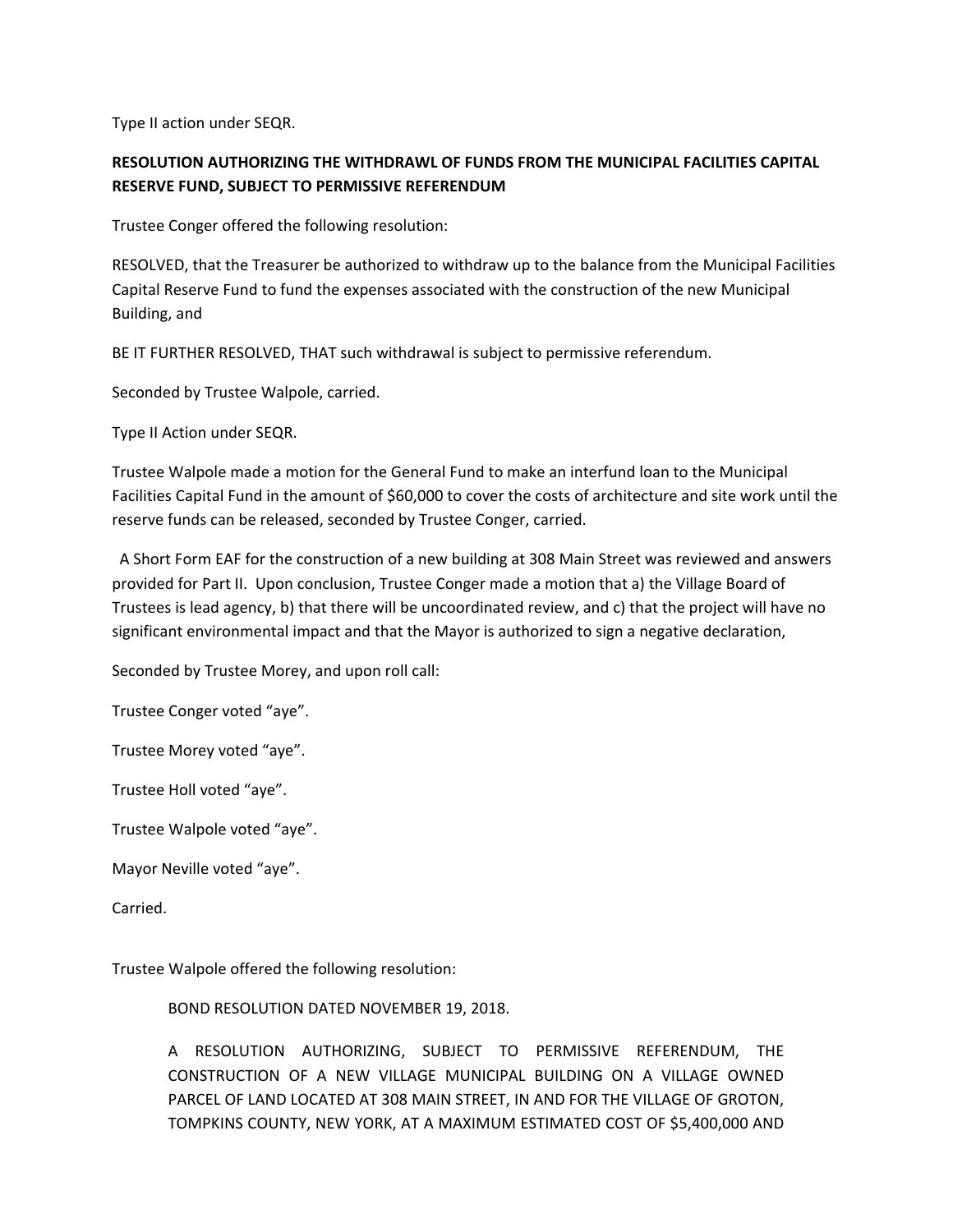AUTHORIZING THE EXPENDITURE OF \$160,700 CAPITAL RESERVE FUND MONIES, EXPENDITURE OF \$800,000 AVAILABLE MONIES AND ISSUANCE OF \$4,439,300 SERIAL BONDS OF SAID VILLAGE TO PAY THE COST THEREOF.

WHEREAS, all conditions precedent to the financing of the capital project hereinafter described, including compliance with the provisions of the State Environmental Quality Review Act, have been performed; and

WHEREAS, the capital project hereinafter described has been determined to be an "Unlisted Action" pursuant to the regulations of the New York State Department of Environmental Conservation promulgated pursuant to the State Environmental Quality Review Act, the implementation of which as proposed, it has been determined will not result in any significant adverse environmental impact; and

WHEREAS, it is now desired to authorize such capital project and its financing; NOW, THEREFORE, BE IT

BE IT RESOLVED, by the affirmative vote of **not less than two‐thirds of the total voting strength** of the Board of Trustees of the Village of Groton, Tompkins County, New York, as follows:

Section 1. The construction of a new Village Municipal Building on a Village owned parcel of land located at 308 Main Street, in and for the Village of Groton, Tompkins County, New York, including original furnishings, equipment, machinery, apparatus, appurtenances, site improvements and incidental improvements and expenses in connection therewith, is hereby authorized, subject to permissive referendum, at a maximum estimated cost of \$5,400,000.

Section 2. It is hereby determined that the plan for the financing of the aforesaid \$5,400,000 maximum estimated cost is as follows:

a) by the issuance of not exceeding \$4,439,300 serial bonds of the Village hereby authorized to be issued therefor, pursuant to the provisions of the Local Finance Law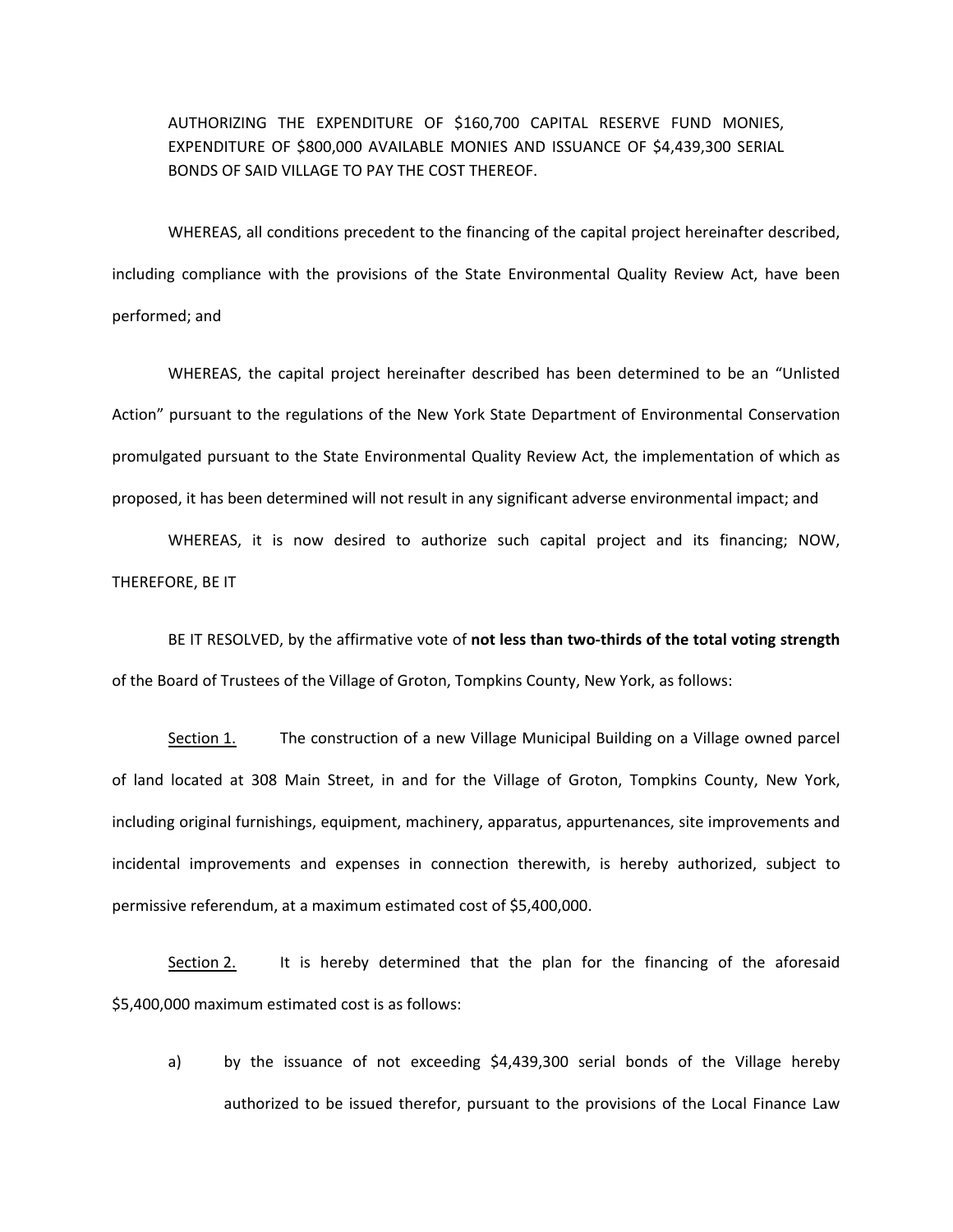provided, however that the amount of serial bonds ultimately to be issued shall be reduced by any grants‐in‐aid received therefor; and

- b) by the expenditure of \$800,000 available funds, which monies of said Village are hereby authorized to be expended therefor; and
- c) by the expenditure of \$160,700 Capital Reserve Fund monies, which monies are hereby authorized to be expended therefor.

Section 3. It is hereby determined that the period of probable usefulness of the aforesaid specific object or purpose is twenty-five years, pursuant to subdivision 11(b) of paragraph a of Section 11.00 of the Local Finance Law. It is hereby further determined that the maximum maturity of the serial bonds herein authorized will exceed five years.

Section 4. The faith and credit of said Village of Groton, Tompkins County, New York, are hereby irrevocably pledged for the payment of the principal of and interest on such bonds as the same respectively become due and payable. An annual appropriation shall be made in each year sufficient to pay the principal of and interest on such bonds becoming due and payable in such year. There shall annually be levied on all the taxable real property of said Village, a tax sufficient to pay the principal of and interest on such bonds as the same become due and payable.

Section 5. Subject to the provisions of the Local Finance Law, the power to authorize the issuance of and to sell bond anticipation notes in anticipation of the issuance and sale of the serial bonds herein authorized, including renewals of such notes, is hereby delegated to the Village Treasurer, the chief fiscal officer. Such notes shall be of such terms, form and contents, and shall be sold in such manner, as may be prescribed by said Village Treasurer, consistent with the provisions of the Local Finance Law.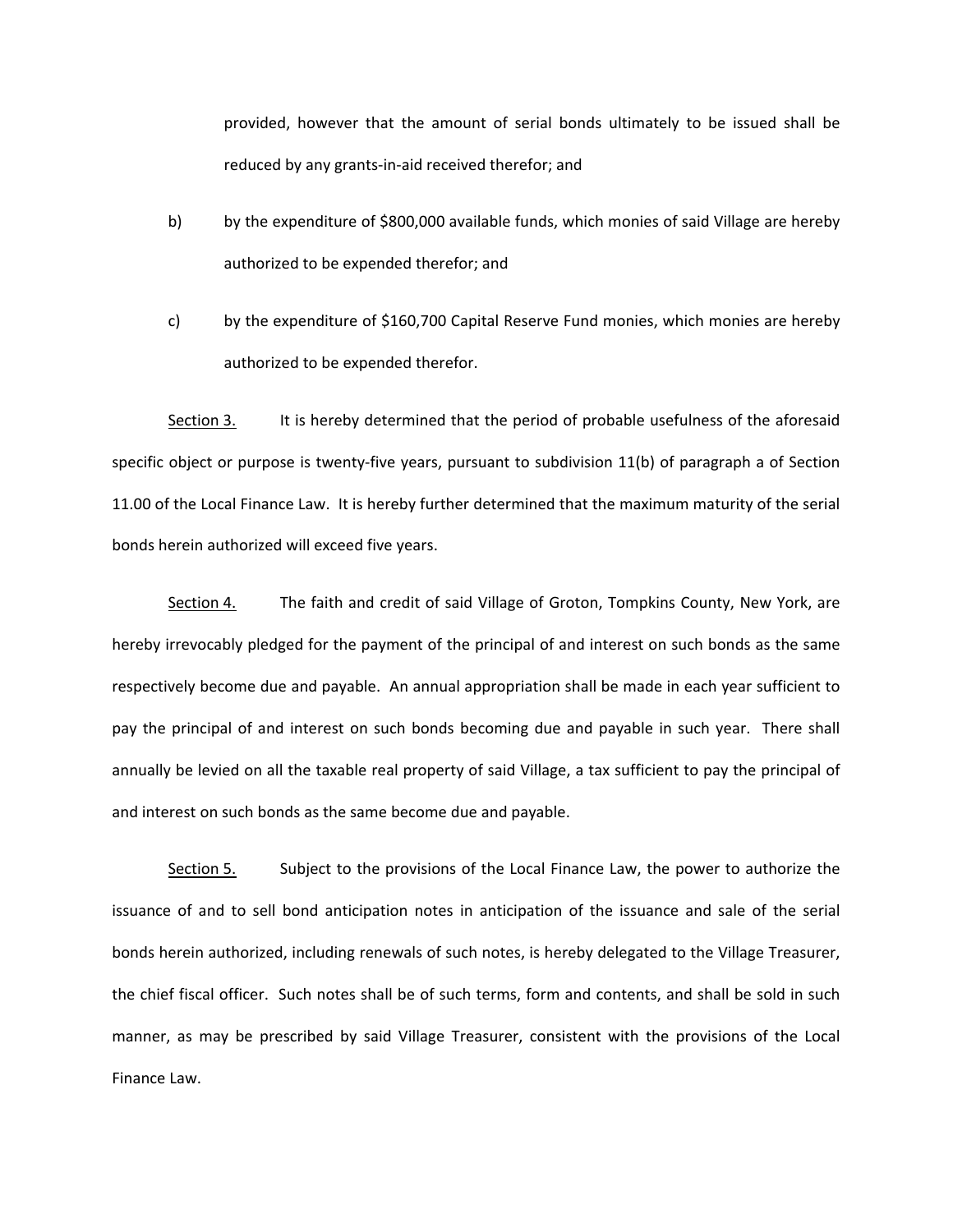Section 6. The powers and duties of advertising such bonds for sale, conducting the sale and awarding the bonds, are hereby delegated to the Village Treasurer, who shall advertise such bonds for sale, conduct the sale, and award the bonds in such manner as the Village Treasurer shall deem best for the interests of said Village, provided, however, that in the exercise of these delegated powers, the Village Treasurer shall comply fully with the provisions of the Local Finance Law and any order or rule of the State Comptroller applicable to the sale of municipal bonds. The receipt of the Village Treasurer shall be a full acquittance to the purchaser of such bonds, who shall not be obliged to see to the application of the purchase money.

Section 7. All other matters except as provided herein relating to the serial bonds herein authorized including the date, denominations, maturities and interest payment dates, within the limitations prescribed herein and the manner of execution of the same, including the consolidation with other issues, and also the ability to issue serial bonds with substantially level or declining annual debt service, shall be determined by the Village Treasurer, the chief fiscal officer of such Village. Such bonds shall contain substantially the recital of validity clause provided for in Section 52.00 of the Local Finance Law, and shall otherwise be in such form and contain such recitals, in addition to those required by Section 51.00 of the Local Finance Law, as the Village Treasurer shall determine consistent with the provisions of the Local Finance Law.

Section 8. The validity of such bonds and bond anticipation notes may be contested only if:

- 1) Such obligations are authorized for an object or purpose for which said Village is not authorized to expend money, or
- 2) The provisions of law which should be complied with at the date of publication of this resolution are not substantially complied with, and an action, suit or proceeding contesting such validity is commenced within twenty days after the date of such publication, or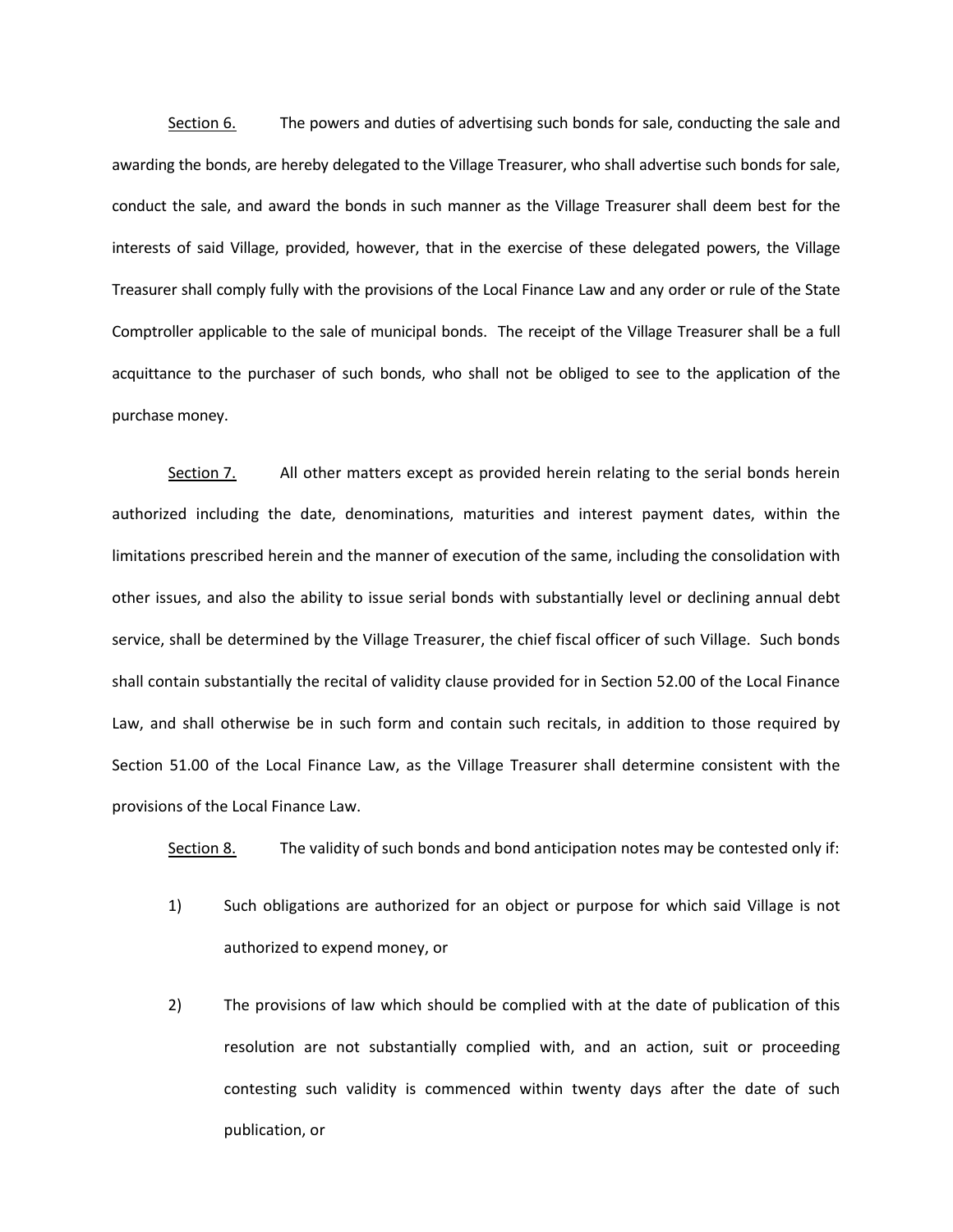3) Such obligations are authorized in violation of the provisions of the Constitution.

Section 9. This resolution shall constitute a statement of official intent for purposes of Treasury Regulations Section 1.150‐2. Other than as specified in this resolution, no monies are, or are reasonably expected to be, reserved, allocated on a long‐term basis, or otherwise set aside with respect to the permanent funding of the object or purpose described herein.

Section 10. Upon this resolution taking effect, the same shall be published in full or summary form in the official newspaper of said Village for such purpose, together with a notice of the Village Clerk in substantially the form provided in Section 81.00 of the Local Finance Law.

Section 11. Pursuant to the provisions of Section 36.00 of the Local Finance Law, this resolution is adopted subject to permissive referendum.

Seconded by Trustee Conger, and upon roll call: Trustee Conger voted "aye". Trustee Morey voted "aye". Trustee Holl voted "aye". Trustee Walpole voted "aye". Mayor Neville voted "aye". The resolution was duly declared adopted.